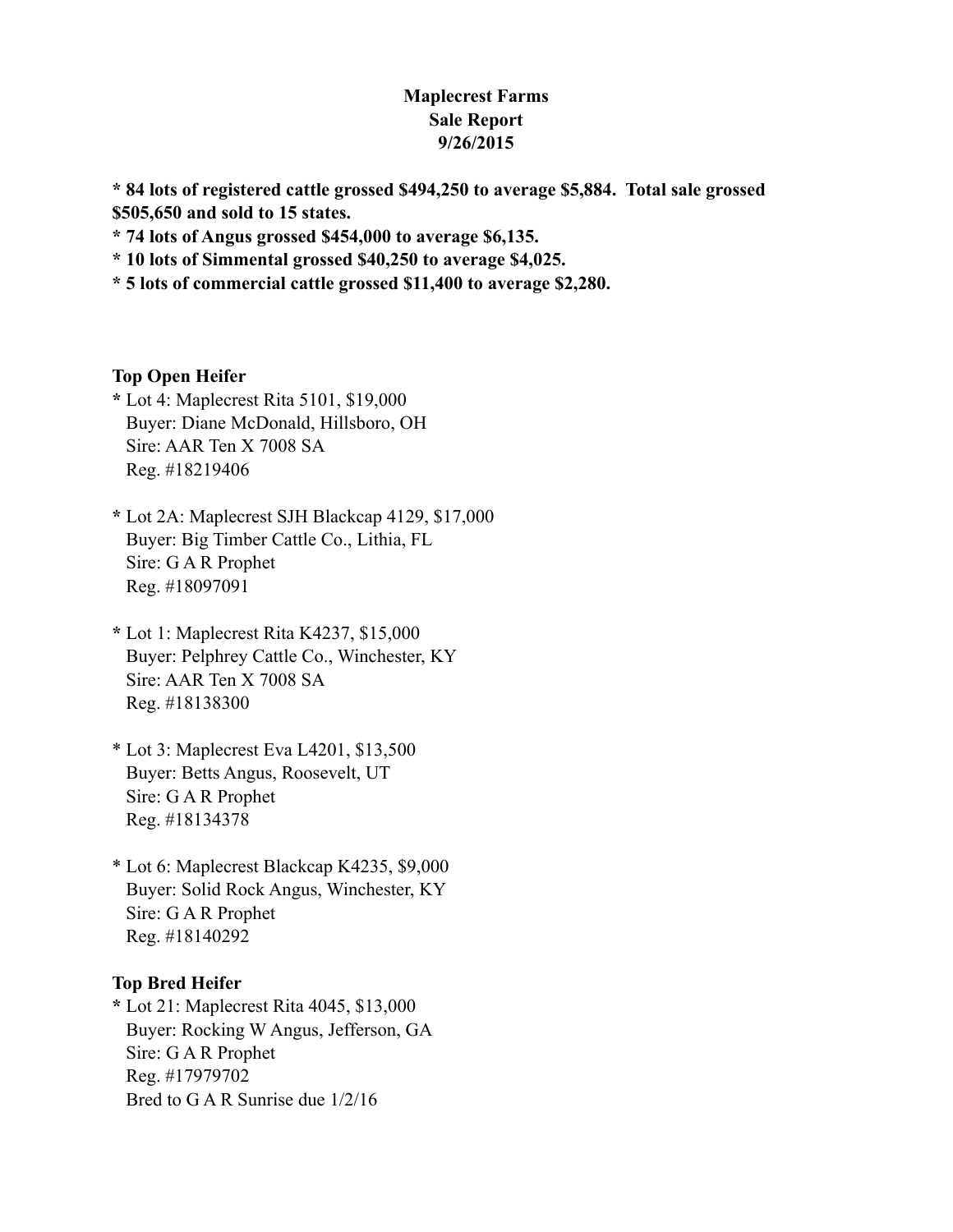\* Lot 22: Maplecrest Forever Lady 4005, \$12,500 Buyer: Fair Acres Stock Farm, MN and South River Genetics, Meeker, OK Sire: G A R Prophet Reg. #17979700 Bred to Deer Valley All In due 1/2/16

\* Lot 24: Maplecrest B I G Rita 4027, \$12,500 Buyer: Sioux Pass Angus, Lodge Grass, MT and Gary Wall, Roundup, MT Sire: G A R Prophet Reg. #17979719 Bred to Connealy Black Granite due 1/2/16

\* Lot 45: Maplecrest Vallee 3126, \$8,000 Buyer: Steve Stratford, Pratt, KS Sire: Connealy Confidence 0100 Reg. #17791112 Bred to Connealy Black Granite due 1/2/16

#### **Top Bred Cow**

**\*** Lot 41: Maplecrest Forever Lady 2019, \$9,500 Buyer: Steve Zybach, Briscoe, TX Sire: MCC Daybreak Reg. #17376329 Bred to G A R Prophecy due 1/5/16

\* Lot 49B: G A R 5050 New Design 669, \$6,500 Buyer: Big Timber Cattle Co., Lithia, FL Sire: G A R New Design 5050 Reg. #16496663 Bred to G A R Anticipation due 3/18/16

### **Top Fall Pair**

**\*** Lot 75: Maplecrest Blackcap V2170, \$14,000 Buyer: Larson Angus Ranch, Sharon Springs, KS Sire: B/R New Day 454 Reg. #17376898 Heifer calf sired by G A R Prophet born 8/16/15

\* Lot 79: MaplecrestGAR Blackcap K2243, \$8,500 Buyer: Heritage Farm, Shelbyville, KY Sire: B/R New Day 454 Reg. #17535157 Heifer calf sired by G A R Advance born 8/23/15